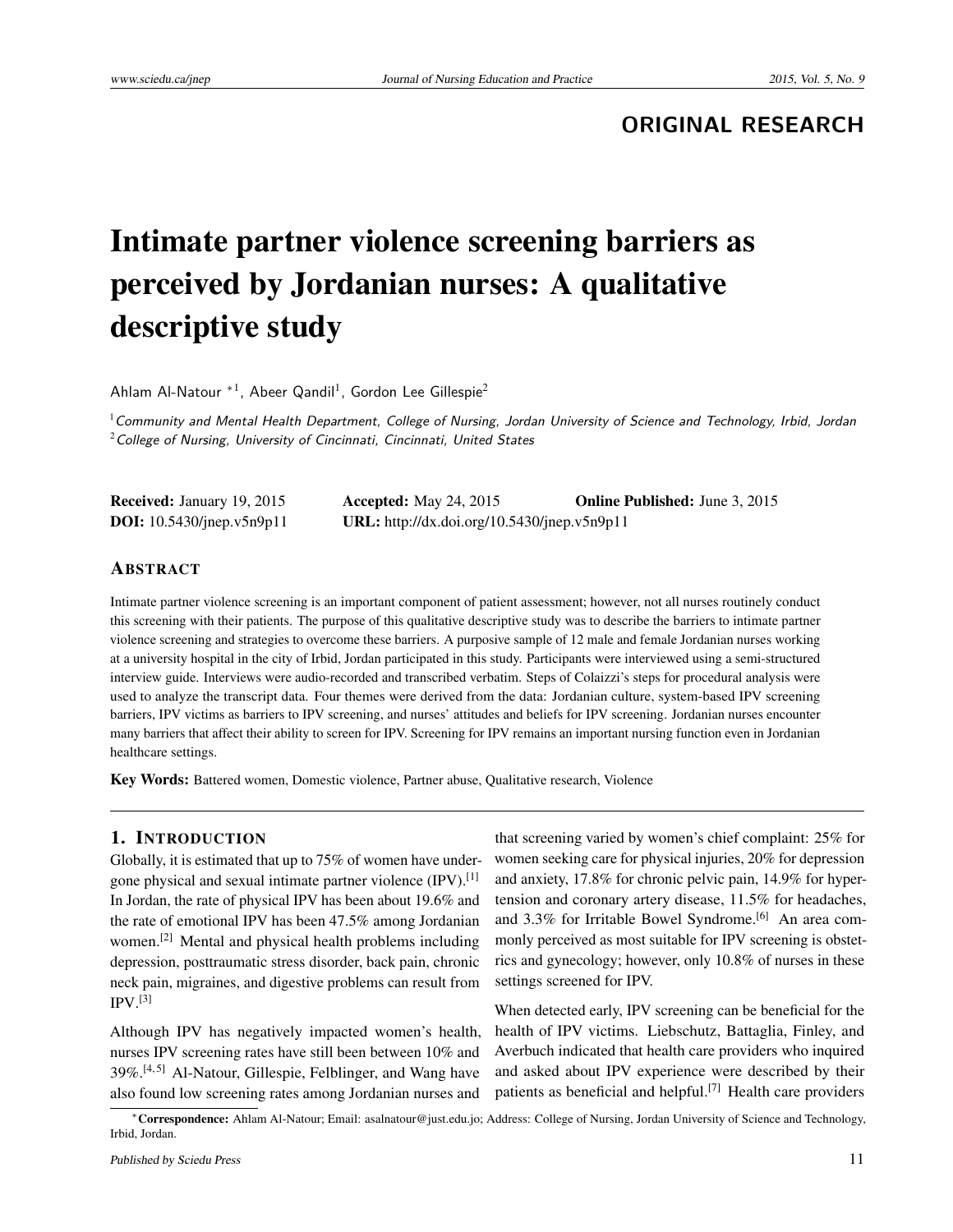reported benefits for victims disclosing their IPV: improved self-esteem, became aware of solutions and alternatives, empowered to seek help and take action, looked for immediate change, assured victims safety after assault, and received emotional support. Furthermore, health care providers screening and supportive role resulted in positive attitudes toward health care providers, and enabled victims to make a safe decision regarding staying with or leaving their abusers. Conversely, victims of IPV reported frustration, disappointment, and anger when their IPV was recognized by health care providers, but not addressed. This lack of health care provider action led to future avoidance of health care.[\[7\]](#page-5-6)

Nurses are an important professional group concerned with women's health and have close interpersonal contact with women in community health settings. Screening for IPV is a crtical nursing function that can be done at first contact with women in community health settings. Guruge has shown that nurses perceived their roles toward IPV as identifying victims of IPV, providing help and care, assuring victims' safety, referring victims to needed services, providing support, advising victims on their unique circumstances, and raising community awareness to IPV.[\[8\]](#page-5-7)

There appears to be limited consideration of IPV screening among Jordanian nurses and we suspect there may be that barriers to IPV screening that influence the practice as well as the study of IPV screening. Defining nurses' barriers and source of barriers to screening for IPV will help nursing educators, hospital administrators, and health policymakers to overcome IPV screening barriers through nursing education, support, and legislation for universal screening. Helping nurses define the suffering of patients and control the barriers to IPV screening may improve their nursing practice. Therefore the purpose of this study was to describe the personal, cultural, and institutional barriers for Jordanian nurses to screen for IPV and strategies to overcome these barriers. The future implementation of derived strategies recommended by the sample may lead to greater detection of IPV cases early in their course and decrease the hazardous impact of IPV against Jordanian women accordingly.

# 2. METHODS

This study used a qualitative descriptive design with a conventional content analysis approach. Research using a qualitative descriptive design will "offer a comprehensive summary of an event in the everyday terms of those events" (p.  $336$ .<sup>[\[9\]](#page-5-8)</sup> Generating this comprehensive summary can be accomplished using a conventional content analysis approach, because this approach "is generally used with a study design whose aim is to describe a phenomenon" (p. 1279) that is multi-faceted and sensitive such as IPV.[\[10\]](#page-5-9)

## 2.1 Sampling

Purposive sampling was employed in this study. Purposive sampling helps enrich the data to yield transferable findings, because purposive samples provide detailed responses rel-evant to a study purpose.<sup>[\[11\]](#page-5-10)</sup> Twelve nurses (6 males and 6) females) working at a single university hospital were asked to participate in this study. Inclusion criteria for this study were being Jordanian, over the age of 22, and responsible for communicating with female patients and addressing IPV.

### 2.2 Ethical considerations

Each participant received an information sheet that included the study purpose, participation benefits and risks, and their right to withdraw from the study at any time. Participants were encouraged to ask questions. Privacy was maintained during the interview and participants gave permission to record the interviews. Confidentiality was maintained by not using any participant names during the interviews or documenting their names on the transcript data.

### 2.3 Data collection process

After approval by the IRB, the first author approached hospital administrators and head nurses to discuss participant recruitment. Female nurses working in female wards and male nurses working in the emergency department were approached to participate. Participants were individually interviewed at a time and setting convenient for each participant. Data were collected through face-to-face semi-structured interviews. Interviews were audio recorded. Field notes were used to document participants' nonverbal communication during the interviews.

During the interview, participants were asked to describe their personal detailed experience with barriers for IPV screening. Participants responded to the following openended questions:

- (1) What are the barriers that you encounter when caring for women undergoing IPV?
- (2) How can nurses overcome IPV screening barriers?

Interviews lasted about 30-45 minutes. Audio recordings were transcribed verbatim. Data collection was terminated when data saturation was reached and no new themes emerged.

#### 2.4 Data analysis

The data were analyzed using Colaizzi's seven steps of proce-dural analysis.<sup>[\[12\]](#page-5-11)</sup> First the transcripts were read and reread by the first two authors to garner a sense of the barriers to IPV screening as reported by the participants. Second, significant statements pertaining to barriers of IPV screening were extracted independently by these two authors. Third,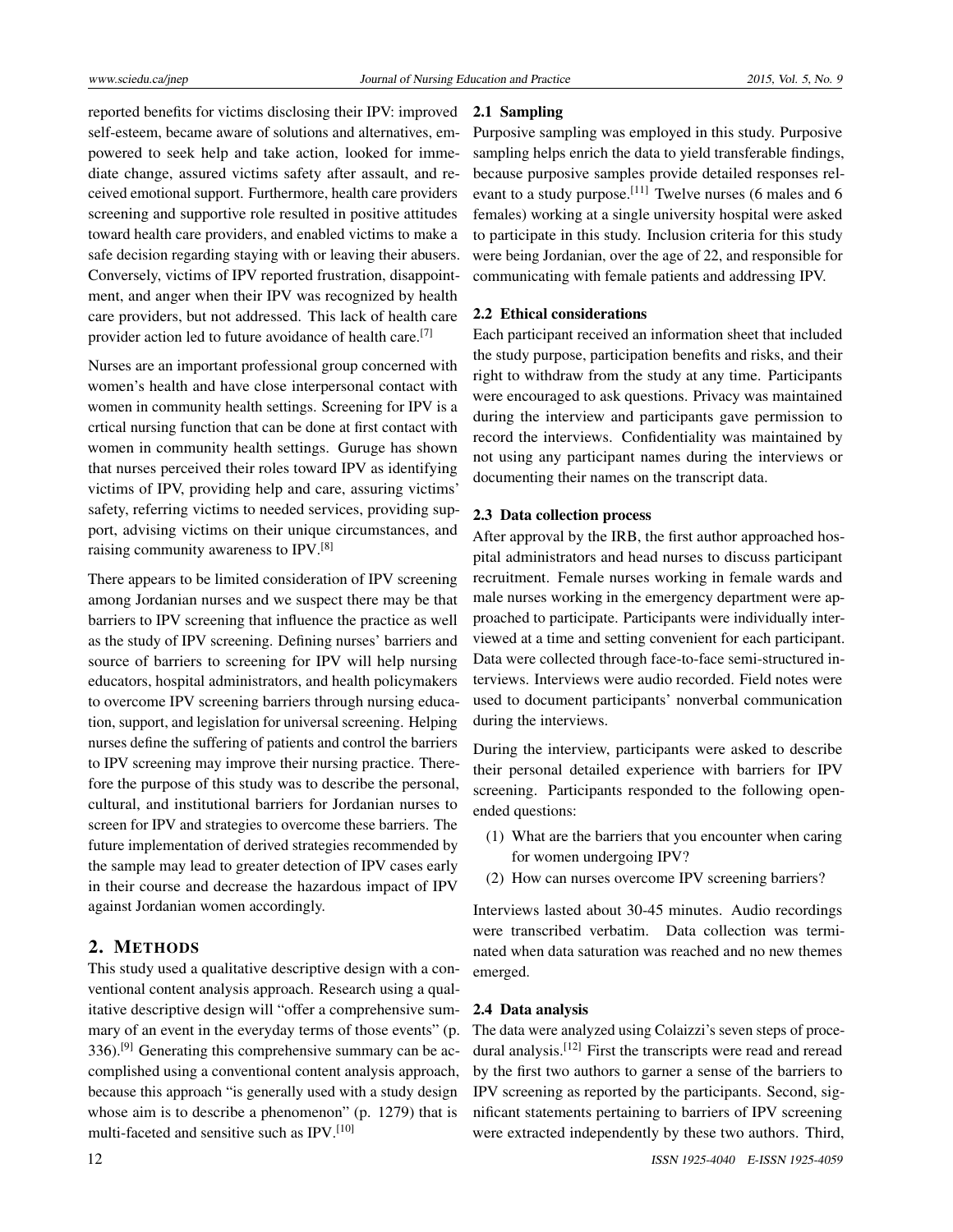these two authors independently formulated meanings for the statements and then discussed each statement/meaning until they came to agreement. Fourth, these two authors categorized the meanings into clusters of themes. The third author then reviewed the findings to determine their credibility in relation to the themes derived from the data. Fifth, all three authors integrated the findings into an exhaustive description of barriers to IPV screening. Sixth, the findings were validated with the 12 research participants. The final step, step 7, was not needed, because the participants agreed with the findings and did not offer any changes.

## 2.5 Trustworthiness

Transferability, credibility, and confirmability were used to increase trustworthiness and assure study rigor.[\[13\]](#page-5-12) Transferability demonstrates the application of the findings from this study to the larger study population. Transferability was achieved in this study by the rich and thick description and with relevant exemplars. Also a detailed information and description of their actual situation and experiences by study informants and their cultural context assured the transferability of findings.

Credibility is the accurate identification, description, and reflection of the study phenomenon. Credibility was assured in this study through member checking of transcripts and verification of the findings with the study sample. Interviews with informants and repeating questions were used to assure credibility. Informants were specifically asked to clarify or add to the description of the findings.

Confirmability is similar to the concept of objectivity in quantitative research designs. In this study, confirmability was achieved through bracketing. Bracketing was assured when the investigator sets aside preconceived notions and assumptions about a phenomenon prior to data collection and analysis. This allowed the researchers to position themselves to see the phenomenon through the eyes of the study participants. To further assure confirmability, a third author reviewed the study findings to confirm that the statements coded to each theme were relevant and the description of that theme represented the data coded to it.

# 3. RESULTS

Twelve Jordanian nurses (6 males, 6 females) participated in this study. Their mean age was 29 years. Their mean years of nursing experience were 7 years. All of the nurses were Jordanian Muslims. Ten participants attained a bachelor degree and two a master's degree. Six participants worked in the emergency department, two in the labor and delivery department, two in the maternity department, and two in the maternal surgery department. Eleven participants were married and one was single. All participants lived in Irbid, Jordan.

Four themes were derived from the semi-structured interviews with Jordanian nurses that reflected barriers to IVP screening: (1) Jordanian culture, (2) system-based IPV screening barriers, (3) IPV victims as barriers to IPV screening, and (4) nurses' attitudes and beliefs for IPV screening.

#### Theme 1: Jordanian culture

The first type of IPV screening barrier was the Jordanian culture itself. Jordanian nurses described the conservative Jordanian Arabic Muslim cultural traditions and beliefs as significant barriers. Jordanian culture also was described as male-dominated giving men authority, privileges, and rights over women. This male domination was demonstrated by perpetrators repeating the IPV they witnessed as children. Also, women related to these cultural traditions should accept violent and stressful events in their lives for the sake of their children, home, and their family of origin reputation as well as the IPV being a private familial issue. A relevant exemplar was "Our Jordanian traditions indicate the dominant role of male over female, men's rights to abuse women. Women could not disclose violence for the sake of herself and her family, and the absence of family support." Male nurses indicated that victims disclosing IPV could result in destroying the family. Related to this cultural norm, women would not be allowed to disclose violence. For example, a male nurse said, "In our community, seeking court and legal action is irreversible way for women, which means the end of family life for both."

## Theme 2: System-based IPV screening barriers

The second type of IPV screening barrier was system-based IPV screening barriers. These barriers were described in terms of lack of time to screen, priority of nursing care, absence of privacy to screen, absence of educational and training programs for screening, screening was not required, and inactive role of social and mental specialist. Nurses indicated lack of time was a big constraint for screening which when done resulted in work overload and was further complicated by a shortage of nursing staff. Nurses indicated their priority of care for medical care over screening by a male nurse's response, "When I am working in the emergency department, I am giving priority to patients with injuries and trauma, and severe cases. It is better than asking and screening victims for IPV." An absence of privacy for screening was reflected in the statement by a male nurse: "In this hospital there is no private special place for screening. There is a need for quiet, private places which facilitate communication and promote disclosing." The absence of educational and training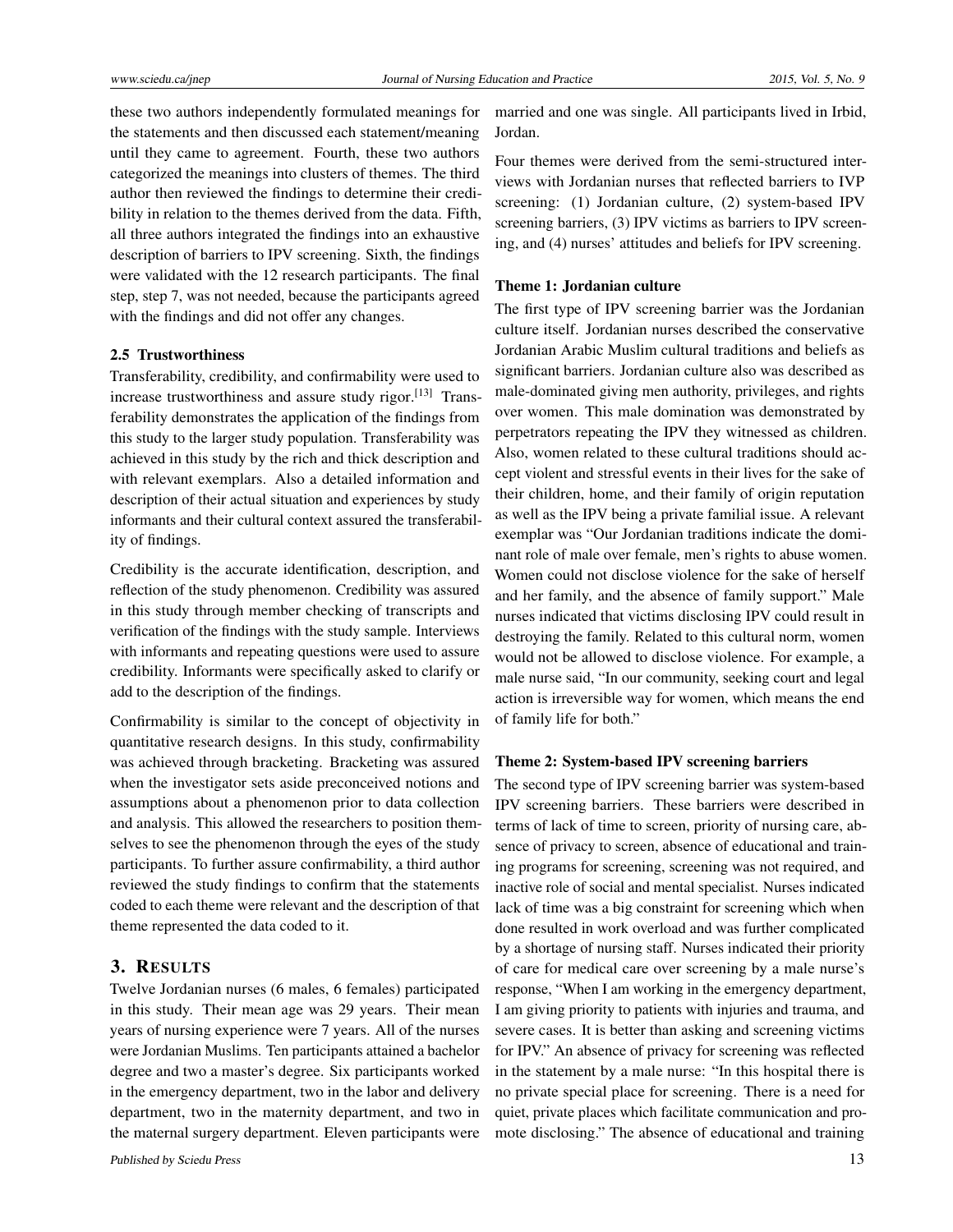programs was seen in the responses by 11 participants including the following exemplar: "I got an education session about domestic violence for two hours two years ago, and it was very brief and non-beneficial." Screening not being required was verified by the statement, "In our institution, we lack protocols for screening for IPV, and lack a policy for indicating the nurse's role in screening." The lack of policy was further complicated by the lack of a valid feasible tool for IPV screening. Some nurses indicated the absence of mental or social services at this hospital. When the services were available, mental and social service specialists did not have a role or active role in helping or intervening for IPV. For example, a male nurse from the emergency department said, "I know that there is a social worker at the hospital, but he is unaware of his role." Some participants communicated that if the organization was more supportive, more safety measures were available, and nurses were authorized to manage women identified as victims of IPV that IPV screening would more likely occur.

# Theme 3: IPV victims as barriers to IPV screening

The third type of IPV screening barrier was the victims themselves. Jordanian nurses described victims as a barrier, because victims were afraid of perpetrators' retaliation, losing custody of children, getting divorced, and sometimes victims are at least partially responsible for the abuse. Nurses said, "Nurses accept violence because of the stigma associated with divorce, losing children, perpetrators retaliation after disclosing to health provider." Also nurses indicated that victims' had a lower self-esteem and confidence and unawareness of their rights could result in women refusing to disclose or seek help. One male nurse explained that victims' low self-esteem and confidence resulted in violence against women by their husbands. For example, "Women's low selfesteem and confidence makes victims accept violence in their lives." Some Jordanian nurses believed victims were at least partially responsible for the abuse encountered. For example, two female nurses and two male nurses conveyed a sentiment similar to this one: "Mostly victims are abused because they are not obeying their husband's commands, or she is misbehaving with her in-laws." These perceptions of women who were victimized could have been a projection of some participants' experience with IPV. For example, one female nurse expressed her experience as "My husband abused me verbally, and I am angry with that. I have that bad experience; I am unable to help myself. How can I help other victims?"

## Theme 4: Nurses' attitudes and beliefs for IPV screening

The fourth type of screening barrier was nurses' attitudes and beliefs. Primary barriers related to nurses' emotions (*e.g.*, fear, anger, frustration, guilt). Fear was detailed as fear for victims' safety, personal safety, offending victims, and nurses losing their jobs. Jordanian nurses expressed their fears toward victims' safety if they disclosed their experience of IPV to nurses or to health care providers. An example of fear for a victim's safety by a female participant was "I am afraid that her husband will retaliate and seek revenge for her disclosing violence, especially if she has no family support." Anger was expressed by participants, because of the abuse women suffered and the extreme empathy they experienced for victimized women. Jordanian nurses were frustrated by not being able to provide help or proper intervention for victims of marital violence or not being knowledgeable of their roles and responsibilities for victimized women. Additional barriers to IPV screening related to nurses' attitudes and beliefs were a lack of awareness or denial of their role and responsibility, perceived inability to help, belief that perpetrators may be suffering from mental health problems, victims will not disclose to male nurses, and community could not provide support or help for women. Of particular note was the perceived lack of community support if an IPV victim was identified. Nurses who considered screening were challenged by the belief that no community resources were available to victims. One female nurse said, "I cannot help victims or refer them to services that can provide help, also our culture could not provide help or support for victimized women."

## 4. DISCUSSION

Several types of barriers to IPV screening were identified in this study: Jordanian culture, system-based IPV screening barriers, IPV victims, and nurses' attitudes and beliefs. The conservative Jordanian culture limited the screening of IPV. An initial step to changing the culture of secrecy in Jordan relative to IPV may be increasing awareness about the rights of married women in Jordan within Islamic doctrine and Jordanian law. Educating women and the community about their legal rights can benefit women experiencing IPV.[\[14,](#page-5-13) [15\]](#page-5-14) Equally important, community education may lead to nurses emphasizing the importance for increasing and promoting community awareness.

Given the perceived system-based barriers against IPV screening at the study site, interventions are warranted that promote and permit IPV screening. Al-Natour *et al.*, [\[6\]](#page-5-5) Baig et al.,<sup>[\[15\]](#page-5-14)</sup> Felblinger and Gates,<sup>[\[16\]](#page-5-15)</sup> Furniss et al.,<sup>[\[17\]](#page-5-16)</sup> and Hagg-blom and Moller<sup>[\[14\]](#page-5-13)</sup> recommended the need for more contact time between nurses and patients. Not having sufficient contact time with patients, limited some nurses from screening for IPV. Time is an important factor for IPV. While more direct time is needed to conduct IPV screening, Jordanian nurses were already overloaded with multiple nursing tasks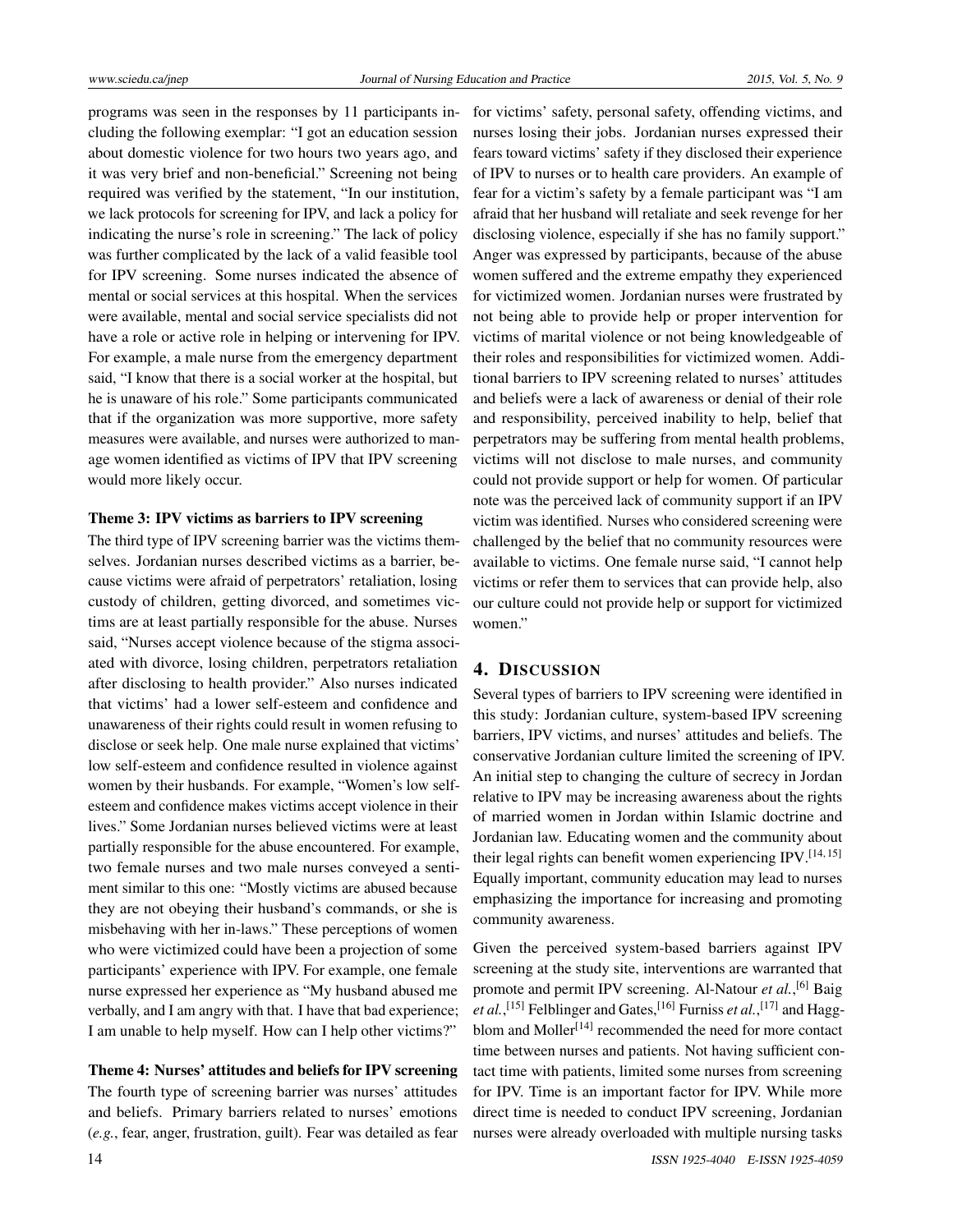which they assigned a clinical priority. Time as a barrier when direct clinical care also was needed was reflected in the findings of several other studies.[\[8,](#page-5-7) [15,](#page-5-14) [18\]](#page-5-17) This lack of time adversely affects nurses' ability to build trusting relation-ships needed to address IPV.<sup>[\[8\]](#page-5-7)</sup> Offering social and mental services to victims and establishing private and safe places to screen, and establishing and enforcing screening guidelines can address many of the participants' concerns that prevented them from screening. While mental and social services are important for IPV care, many Jordanian nurses do not value or understand this role for helping victims of IPV.[\[6\]](#page-5-5)

Factors related to IPV victims were exemplified as barriers to IPV screening. Specifically, the nurse participants in this study believed that victims were at least partially responsible for their abuse. In other research, some nurses believed that women chose to be victims of IPV.<sup>[\[6\]](#page-5-5)</sup> While the belief of these nurses may be arguable, it is important to note that this belief exists. Even when women choose to remain in violent relationships, nurses need to help victims identify the reasons why remain. For example, nurses in the current study discussed that IPV victims were afraid of retaliation from the perpetrators, becoming divorced, and losing custody of their children. Despite these perceived barriers, nurses need to consider screening for IPV and helping victims develop safety plans when returning to violent relationships so that the physical and mental harm from these relationships can be mitigated or reduced.

Nurses' attitudes and beliefs as a barrier to IVP screening identified in this study were consistent with findings from other studies. Haggblom and Moller<sup>[\[14\]](#page-5-13)</sup> and Todahl, Linville, Chou, and Maher-Cosenza<sup>[\[19\]](#page-5-18)</sup> indicated that nurses were concerned about victims' safety because perpetrators violence often escalated after the IPV was reported. A similar concern for victims' safety was identified in the current study. Therefore, nurses may opt to not screen for IPV in an effort to prevent further harm to their patients. However, findings in the current study with Jordanian nurses were contrary to findings from Furniss *et al.*'s study which was conducted with nurses who screen for IPV in the United States.<sup>[\[17\]](#page-5-16)</sup> Nurses in Furniss *et al.*'s study were not aware of the risk to their personal safety should they screen for IPV in the presence of the offender.<sup>[\[17\]](#page-5-16)</sup> In the current study, nurses were quite aware of this risk which was identified a key barrier that prevented some of the nurses from screening for IPV. This perceived risk was exemplified as a fear of perpetrators, because the perpetrators could become violent and cause physical or mental harm to nurses. Respondents in studies by Al-Natour *et al.*[\[6\]](#page-5-5) and Guruge[\[8\]](#page-5-7) with nurses from Jordan and Sri Lanka respectively reported similar concerns for personal safety and being afraid of perpetrators' potentially violent responses. Published by Sciedu Press 25 and 2012 15 and 2012 15 and 2012 16:30 and 2012 15:30 and 2013 15:30 and 2013 15:30 and 2013 15:30 and 2013 16:30 and 2013 16:30 and 2013 16:30 and 2013 16:30 and 2013 16:30 and 2013 16:30 and

Not all nurses believe they are responsible to screen for IPV.[\[6,](#page-5-5) [16,](#page-5-15) [17\]](#page-5-16) This belief also was found in the current study. A potential reason for this finding could be a belief that victims are responsible for the violence against them. In a study of Jordanian nurses, Al-Natour et al. reported that more than half of their participants believed that victims are responsible for IPV.<sup>[\[6\]](#page-5-5)</sup> In the Jordanian culture, women are expected to obey and follow husbands' "commands" and are "legitimately" victimized when they do not comply.<sup>[\[6,](#page-5-5) [20\]](#page-5-19)</sup> Another potential reason for the blaming of victims is the passive personality of victims who "choose" to stay in abu-sive relationship or not seek help.<sup>[\[6\]](#page-5-5)</sup> Khawaja, Linos, and El-Roueiheb found that 60% of Jordanian women and men justify and rationalize IPV as a way to control women.<sup>[\[21\]](#page-5-20)</sup>

Nurses' personal victimization was identified as another influencer for IPV screening while some nurses may become more empathetic IPV screeners. Minsky-Kelly, Hamberger, Pape, and Wolff stated that being a victim of IPV could hinder nurses' in screening and prevent them from intervening on behalf of victims of IPV.[\[22\]](#page-5-21) Todahl, Linville, Chou , and Maher-Cosenza posited that nurses who experienced IPV increased their awareness when screening for IPV.<sup>[\[19\]](#page-5-18)</sup> While there is legitimacy in the beliefs of the participants of the current study who agreed with Todahl *et al.*'s position,<sup>[\[19\]](#page-5-18)</sup> personal victimization was not assessed. Further research is needed to explore the relationships of empathy, victimization, screening, and referral. Given the high rate of victimization found by Al-Natour *et al.* against female Jordanian nurses, this could be particularly problematic with future efforts to increase IPV screening.[\[23\]](#page-5-22)

This study may be limited by measurement bias given that researchers themselves are instruments in qualitative research. This limitation was minimized by having the same researcher conduct all the participant interviews such that the effect, if any, would have been the same for each study participant.

## 5. CONCLUSION

Jordanian nurses encounter many barriers that affect their ability to screen for IPV. Screening for IPV remains an important nursing function even in Jordanian healthcare settings. Nurses in collaboration with hospital administrators can develop strategies that address nurses' attitudes, nurses' beliefs, and institutional barriers preventing nurses from screening for IPV. Strategies need to be culturally congruent with the belief systems of Jordanian women. Further research is needed to evaluate the efficacy of any strategies implemented to increase IPV screening.

## CONFLICTS OF INTEREST DISCLOSURE

The authors declare that there is no conflict of interest statement.